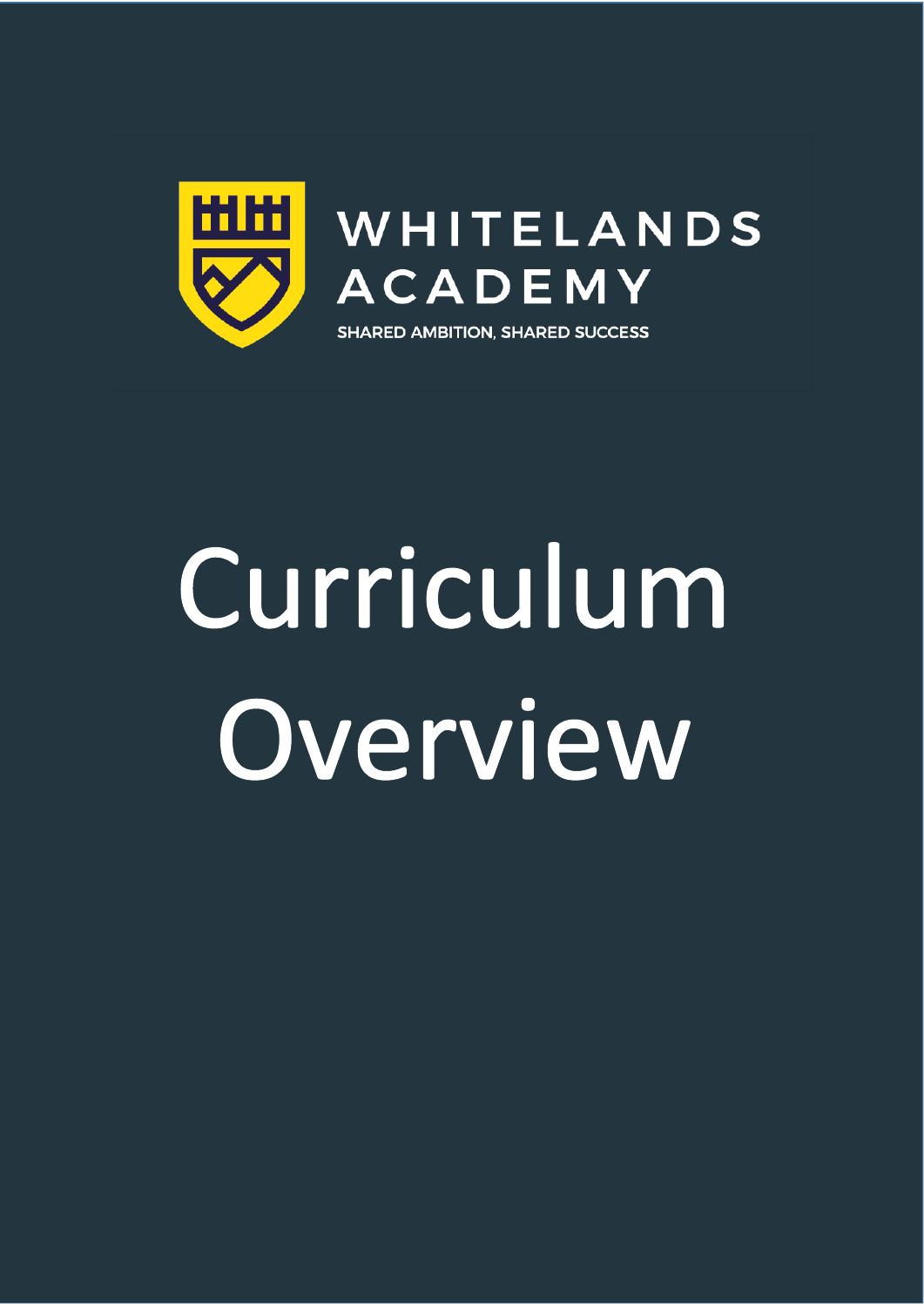The intent our curriculum can be summarised:

|           | • Academic      |  |  |  |
|-----------|-----------------|--|--|--|
| B         | • Broad         |  |  |  |
| $\bigcap$ | • Core literacy |  |  |  |
| l )       | • Diplomatic    |  |  |  |
| н         | • Enriching     |  |  |  |

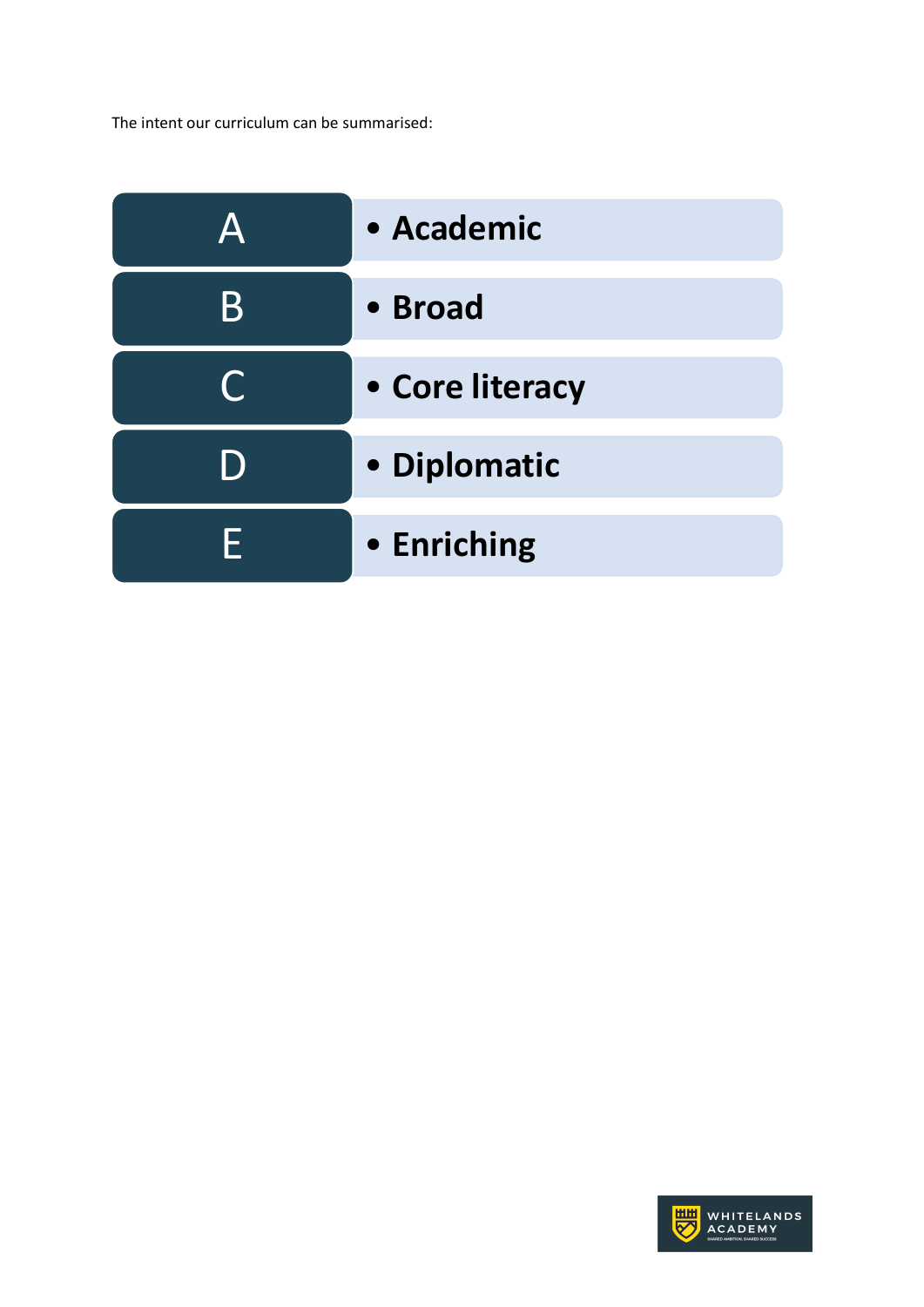At Whitelands Academy, the education we provide is guided by values of integrity, resilience, respect, ambition, teamwork and tolerance.

### **Our School Mission**

At Whitelands Academy, our aim is to provide children with the best possible education and the securest of environments.

Our teaching and curriculum will focus on providing all students with a solid academic footing that ensures every child reaches their full potential, especially in the key areas of literacy, numeracy, science, and ICT. We will also aim to help children develop as people, secure in knowing who they are and what they want from life. Our values will be specifically developed on a half termly basis through assemblies, rewards and RSEH. Above all, we will act out these values in our day to day. Our guided reading will challenge perceptions and expose students to life beyond the classroom.

Our teaching philosophy is simple: we aim to combine the best of tried-and-tested methodology with new and innovative ways of teaching.

#### **Background**

Whitelands is situated in Bicester that forms part of the North Oxfordshire community. It serves a brand-new housing estate called Kingsmere. As the smallest school in Bicester we have a higher than average SEND proportion of students, 34% (NA16%). 16% of our students are disadvantaged according to the Dfe definition. Our curriculum is designed to be challenging and every single one of our students is supported to meet our expectations through quality first teaching, our SEN6 teaching strategies and small group support when required.

The Bicester area has a high uptake of further education and jobs that focus around the Engineering, Business and Computing Sector. Our challenging curriculum will therefore ensure we develop high aspirations through visits, speakers and content.

#### **British Values**

At Whitelands Academy, we actively promote British values through our school vision, ethos, agreed rules, curriculum, and teaching. As such, we promote tolerance of, and respect for, people of all faiths (or those with no faith), cultures, and lifestyles.

We prepare children and young people positively for life in modern Britain by supporting them through our words, actions, and influence, not just within school, but also within the wider community.

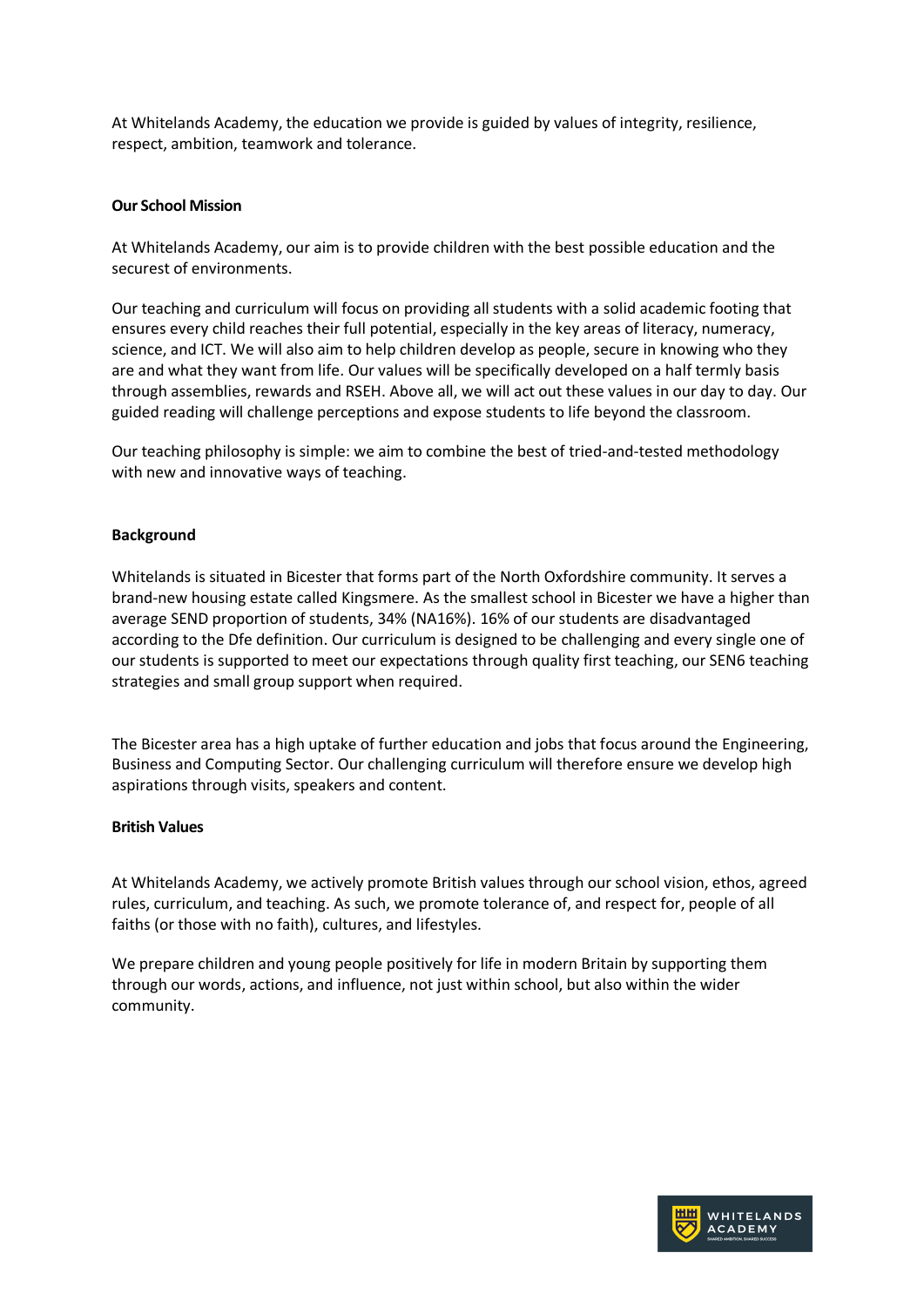### **Promoting Our Values**

The government defines British values as:

- Democracy
- Rule of Law
- Individual Liberty
- Mutual Respect
- Tolerance of Those of Different Faiths

At Whitelands Academy, we value the diverse ethnic backgrounds of all students and families, and aim to highlight a variety of events and lessons to celebrate these. In our experience, this approach is enriching for all parties, as it teaches tolerance and respect for the differences in our community and the wider world. British values will be mapped throughout our curriculum plan. We will actively challenge children, staff, and parents expressing opinions contrary to fundamental British values, including 'extremist' views.

Age appropriate learning experiences are planned and meet the needs of all the students. Learning experiences draw on student's own experiences or existing knowledge and provide a range of opportunities for students to learn, practice and demonstrate skills, attitudes and knowledge and understanding.

Time is given for students to reflect, consolidate and apply their learning following each summative assessment, three times in each academic year.

Students are encouraged to take responsibility for their own learning and to have discussions with their form tutor about how they can get the most from their time in school.

British values will be celebrated and rewarded by our House Point system and democracy practiced through School Council and student voice.

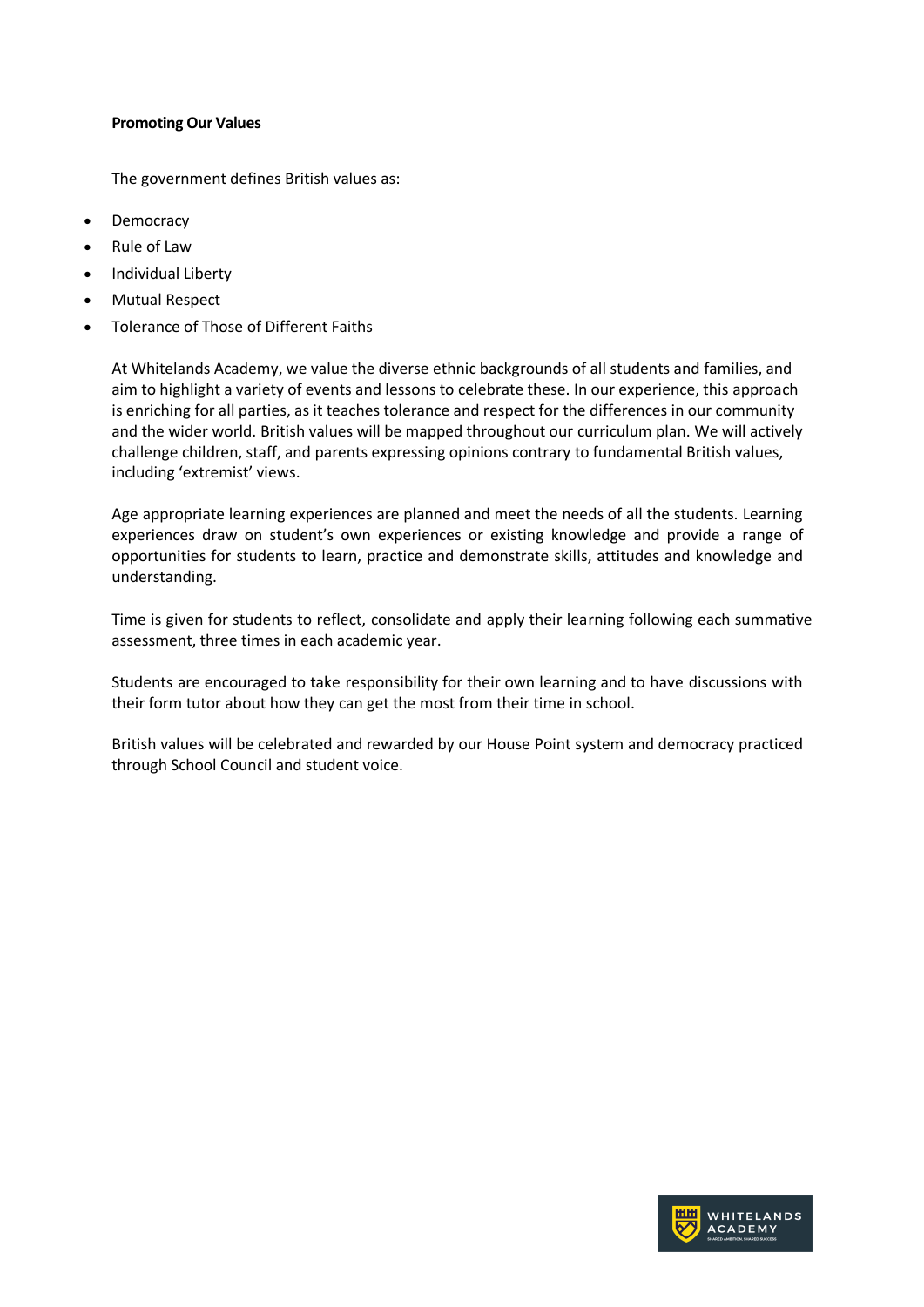## **Curriculum Intent**

*The curriculum intent of Whitelands Academy is focused on the following:*

- 1) Deliver a modern and academic curriculum that challenges all students to develop the knowledge and skills that will prepare them for life beyond school.
- 2) Create a accelerates students ability in core literacy, comprehension whilst embedding a love of reading .
- 3) Develop a broad curriculum that gives students opportunities to experience all subjects over a three year key stage 3.
- 4) Deepen students understanding of what it means to be a good citizen in modern Britain.
- 5) A world-class extra-curricular programme which provides opportunities to broaden experiences, develop competition and bring the curriculum to life.

# **Rationale:**

Students will leave Whitelands Academy as well-rounded, well-educated and ambitious young adults. Our students will exhibit the traits that are required to be successful and happy in modern Britain and will approach life with a positive attitude.

The breadth and depth of the curriculum at Whitelands Academy will engage students and prepare them for their future. Character and Culture are key and our curriculum is founded on our core values of integrity, resilience, respect, ambition, teamwork and tolerance. These key values will ensure any young adult is equipped to thrive in society. The values will be developed in lessons, assemblies and PSHE

The academic core at Whitelands Academy is central. Students of all abilities will flourish through regular Maths and English lessons delivered and led by subject experts. Gaps in performance in literacy or numeracy will be closed by our subject experts in out of lesson programmes.

Literacy at Whitelands Academy is another priority. We aim to build a love of reading and develop a strong understanding of challenging texts through a daily group reading session. Through this we will also develop our student's finer reading skills such comprehension and inference as well as understanding and using tier 2 and 3 language.

Becoming an exceptional citizen is a goal of our curriculum. The British values of Democracy, Rule of Law, Liberty, Mutual Respect and Tolerance will be delivered in RS, PSHE as well as being lived out in our everyday actions. Our British Values are mapped into our curriculum plan.

Our world class facilities in Sport, Performing Arts, Music, STEM and the Arts will be utilised in lessons as well as our enrichment programme. Enrichment opportunities will be available and the expectation is that students and staff are involved with a minimum of one activity. Through competition, performances and projects students will develop holistically.

Learning is built on a coherent plan for the acquisition of knowledge; where key concepts are learnt, revisited and built upon. This knowledge is then evidenced through the development of skills in applying knowledge to new contexts and problems. Assessment will occur in each lesson through low stakes quizzes and three formal assessment points in each year.

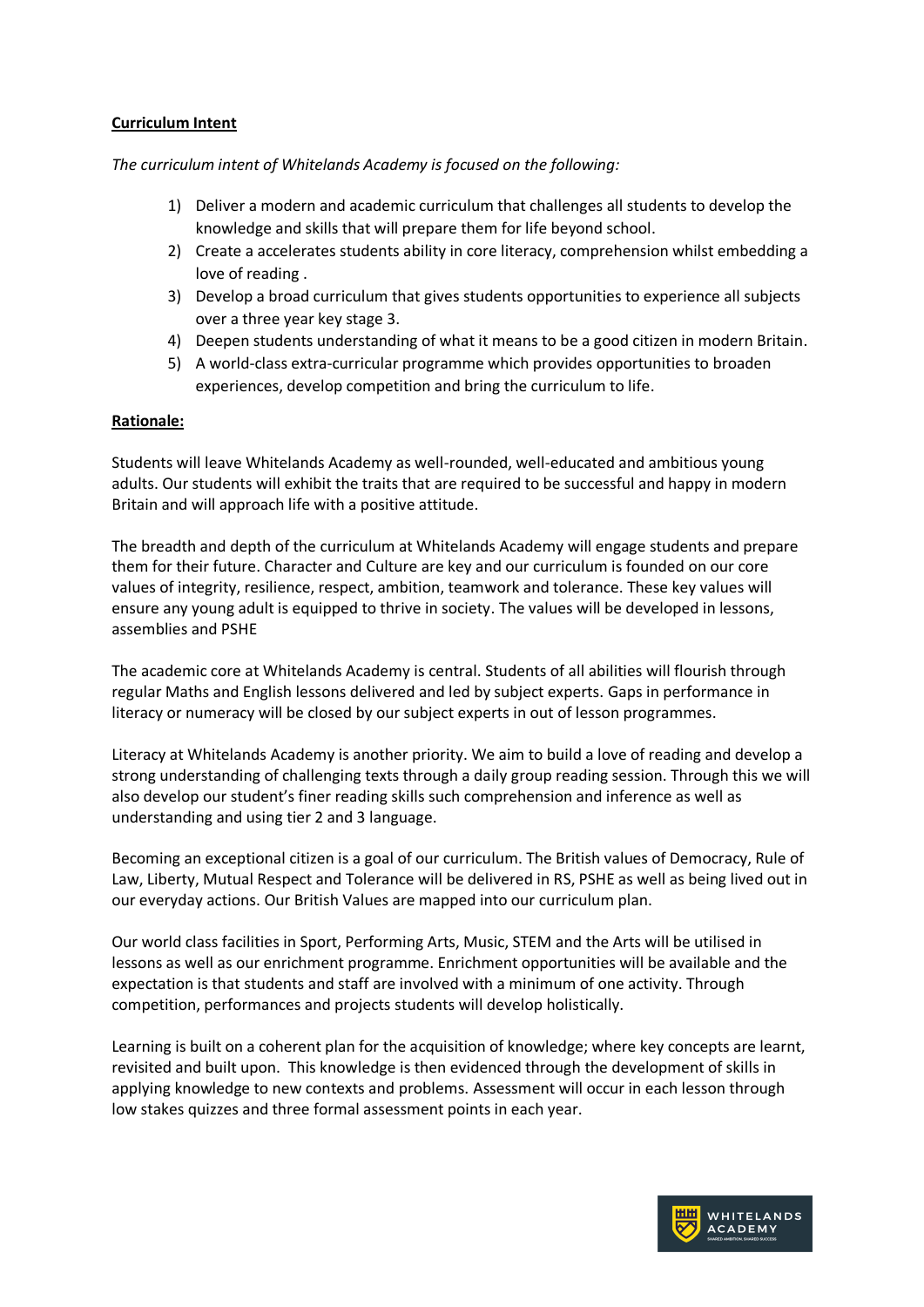## **Curriculum Model KS3:**

| Subject               | Number of 50-minute lessons | Number of 50-minute lessons |  |
|-----------------------|-----------------------------|-----------------------------|--|
|                       | a fortnight in Year 7       | a fortnight in Year 8       |  |
| English               | 9                           | 9                           |  |
| <b>Mathematics</b>    | 9                           | 9                           |  |
| Science               | 9                           | 9                           |  |
| History               | 4                           | 4                           |  |
| Geography             | 4                           | 4                           |  |
| Religious Studies     | $\overline{2}$              | 2                           |  |
| Computer studies      | $\overline{2}$              | 3                           |  |
| Design and Technology | 4                           | 4                           |  |
| Art                   | 2                           | $\overline{2}$              |  |
| French                | 4                           | 4                           |  |
| Music                 | $\overline{2}$              | 2                           |  |
| Drama                 | $\overline{2}$              | $\overline{2}$              |  |
| <b>RSE</b>            | 1                           | $\mathbf 1$                 |  |
| Physical Education    | 5                           | 5                           |  |
| LEXIA                 |                             | $\overline{0}$              |  |

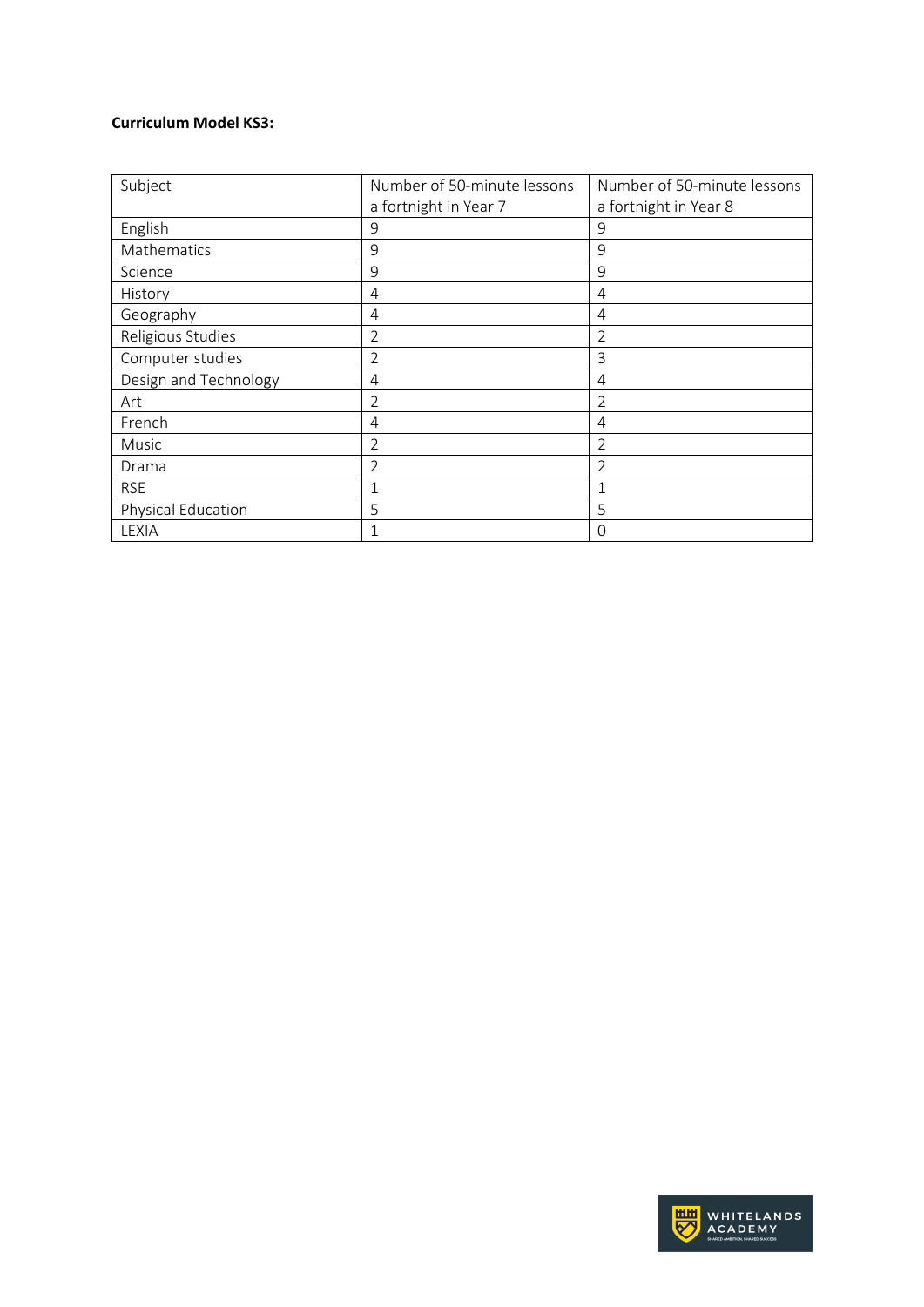#### **The Whitelands Curriculum – Year 7 – 2020**

| Subject                      | Term 1                                                               | Term 2                                                             | Term 3                                           | Term 4                                                                                                                      | Term 5                              | Term 6                                      |
|------------------------------|----------------------------------------------------------------------|--------------------------------------------------------------------|--------------------------------------------------|-----------------------------------------------------------------------------------------------------------------------------|-------------------------------------|---------------------------------------------|
| Value                        | Respect                                                              | <b>Ambition</b>                                                    | ntegrity                                         | Resilience                                                                                                                  | <b>Folerance</b>                    | Feam work                                   |
| <b>English</b>               | Telling Stories - narrative and<br>myths                             | Heroes and villains - extracts from a range of<br>literature texts | Zana Fraillon<br>Fiction and non-fiction writing | Novel study - 'The Bone Sparrow' by Novel study - 'The Bone Sparrow' by<br>Zana Fraillon<br>Fiction and non-fiction writing | Shakespeare                         | Shakespeare                                 |
| <b>Mathematics</b>           | Number and Algebra                                                   | Place Value and proportion                                         | <b>Applications of Number</b>                    | Applications of Algebra and Fractions                                                                                       | Lines and Angles                    | Reasoning with Number                       |
| Science                      | Cells<br>Particles                                                   | <b>Energy Transfers</b><br>Interdependence                         | Changing substances<br>Forces                    | Reproduction                                                                                                                | <b>Electrical circuits</b><br>Waves | Gravity<br>The Universe                     |
| <b>History</b>               | What is History?                                                     | Romans                                                             | <b>Normans</b>                                   | <b>Medieval Life</b>                                                                                                        | <b>Tudors</b>                       | Elizabethan England<br>American Settlement  |
| Geography                    | Passport to Geography                                                | Discovering Europe                                                 | <b>Environmental Concern</b>                     | Water                                                                                                                       | Settlement                          | China                                       |
| <b>Religious Studies</b>     | What is religion?                                                    | Christianity: Person of Jesus                                      | Christianity: Person of Jesus                    | Christianity: Faith into action                                                                                             | slam: Beliefs and actions           | Islam: Beliefs and actions                  |
| <b>MfL</b>                   | C'est parti!<br>Greetings, key questions and<br>classroom essentials | <b>Famille et copains</b><br>Friends and family                    | Chez moi<br>My home                              | On va en ville<br>Towns and directions                                                                                      | Ma journée<br>My day                | On s'amuse<br>Extra-curricular and holidays |
| Drama                        | Kickstart Drama                                                      | Fairy Tales - Performance Analysis                                 | Storytelling                                     | Storytelling (Continued)                                                                                                    | <b>Greek Theatre</b>                | Greek Theatre (Continued)                   |
| <b>Design and Technology</b> | Graphics - graphical drawing skills Graphics - Blister Packaging     |                                                                    | Product Design - Wood                            | Product Design - Plastics                                                                                                   | Food Preparation and Nutrition      | Food Preparation and Nutrition              |
| Art                          | Colour theory and tone                                               | Pop Art                                                            | <b>Natural Forms</b>                             | Natural Forms (Continued)                                                                                                   | Portraits                           | Portraits (Continued)                       |
| ICT                          | E-Safety                                                             | Graphics                                                           | Programming                                      | Scratch                                                                                                                     | Microbit                            | Office                                      |
| PE                           | Yoga/HRE                                                             | Badminton/Handball                                                 | Gymnastics/Football                              | Basketball/Rugby                                                                                                            | Netball/Dance                       | Rounders/Athletics                          |
| <b>Music</b>                 | Introduction / Rhythm                                                | Melody                                                             | Harmony                                          | Music technology                                                                                                            | Singing                             | Composition and performance                 |
| <b>PSHE</b>                  | ndividuality                                                         | Individuality (Continued)                                          | Stay safe                                        | <b>Stay safe (Continued)</b>                                                                                                | Sex Education                       | Sex Education (Continued)                   |

\*Subject to change \*British values